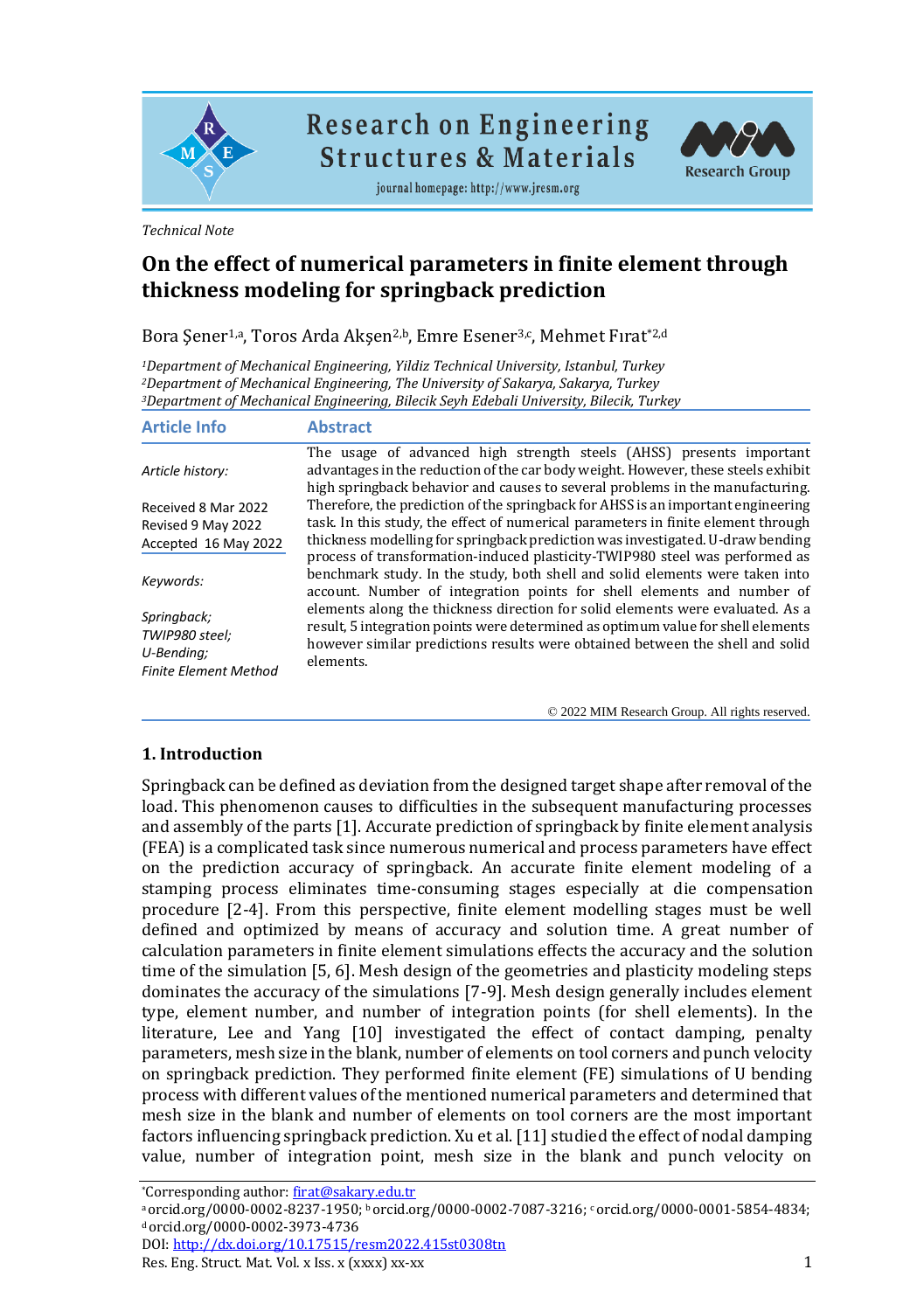springback prediction of U bending process and determined the optimum values of the numerical parameters. Chen et al. [12] performed finite element (FE) simulations of slitring cup and three automotive parts, namely fender load beam, a rail and a cross member in dynamic-explicit finite FE program Ls-Dyna. They studied the effect of mass scaling, contact method and material model on springback prediction. Authors determined that accuracy of springback prediction is improved by using selective mass scaling, smooth contact method and Yoshida-Uemori [13] nonlinear isotropic-kinematic hardening model. Yao et al. [14] investigated the effect of loading curve, mesh size, number of through thickness integration points and mass scaling factor. They determined that the decreasing of punch velocity, increasing of adaptivity level and number of integration points improve the springback prediction accuracy. Trzepiecinski and Lemu [15] researched the influence of a number of integration points, integration rule, the orientation of the blank and friction coefficient on the amount of springback in V bending process. From the numerical results, they determined that minimum five elements through the thickness direction for Gauss's integration rule are required to obtain compatible results, while similar results were obtained both Gauss and Simpson rules with seven or nine integration points. A comprehensive study was carried out by Firat et al. [16]. They investigated the effects of both numerical and process parameters on the springback prediction accuracy of U bending and an engine suspension bracket. The effects of element size and punch speed from numerical parameters and blank holder force (BHF), draw bead penetration and friction coefficient from process parameters were evaluated in their study. The interactions between the parameters and their effects on the springback and thinning behavior were determined by multi-linear regression and the optimum parameters were presented. Esener et al. [17] performed a sensitivity analysis for stamping process of a roof stiffener part manufactured from dual phase-DP600 steel and determined optimum numerical and process parameters which minimize the amount of springback. They investigated number of integration points through the thickness direction, shell element formulation, friction coefficient and BHF values and found the optimum parameters by using meta-model-based design of experiment.

As it seen from the literature studies, the effect of integration points through thickness was evaluated by several researchers in the past [10, 11, 14, 15]. However, comparisons were generally restricted to only the performance of the mesh sizes. The solution times were mostly ignored for the determination of the optimum mesh size. This study investigated the effect of the mesh size on spring-back prediction in terms of prediction performance and solution times. Moreover, an implicit solver was utilized in this work which is rare because explicit solvers have been preferred extensively for spring-back prediction due to the lower solution times.

On the contrary, implicit solvers have to calculate the stiffness matrix at all increments of the simulation, which increases the solution time. Therefore, implicit solvers provide consistent results for applications of plasticity. In addition, this study focuses on the effect of an anisotropic yield criterion on spring-back prediction. Although the influence of kinematic hardening is well known [13], the influence of the anisotropic yield criterion on spring-back prediction was not extensively investigated.

It can be seen that there is numerous studies that models the blank geometry using shell and solid elements. However, investigation of solid element number trough the material thickness and number of integration points in shell elements for springback predictions is a challenge for process engineers. For this reason, presented study focused on finite element through thickness modelling for springback prediction. In this study, springback of TWIP980 sheet from advanced high strength steel (AHSS) was investigated by considering anisotropic plasticity model. U-draw bending process was performed and this process evaluated by using solid and shell elements with different trough thickness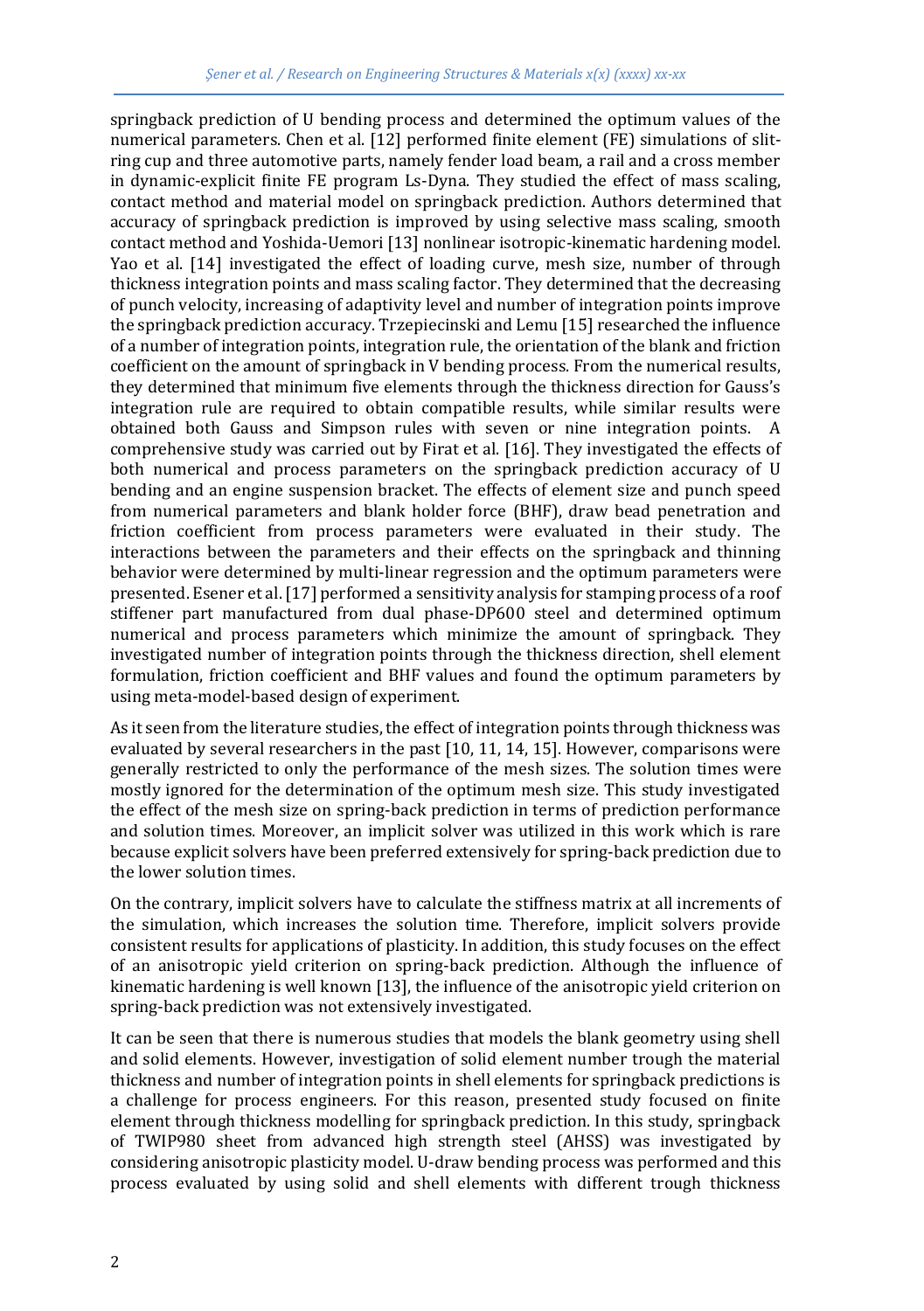modeling parameters. Finite element (FE) analyses were performed with a commercial implicit FE code and the predicted results were compared with experimental results.

### **2. Material and Method**

In this study, U-draw bending process from the Numisheet93 benchmark is performed. Die tool geometries can be seen in Fig. 1. TWIP980 steel was used as material. TWIP steels consist of high manganese content and therefore it is fully austenitic at ambient temperature. The plastic deformation of this steel is carried out by both twinning and dislocation slip mechanisms [18]. Mechanical properties of the material can be seen in Table 1.



Fig. 1 Tool dimensions for U-draw bending [20]

| Table 1. Mechanical properties of TWIP980 steel [20] |  |
|------------------------------------------------------|--|
|                                                      |  |

| Angle $(0)$     | Young modulus (MPa) | Yield Stress (MPa) | r-value |
|-----------------|---------------------|--------------------|---------|
| 0 <sup>0</sup>  | 207000              | 941.1              | 0.678   |
| $45^{0}$        |                     | 896.9              | 1.147   |
| 90 <sup>0</sup> |                     | 938.8              | 1.279   |

According to the additive plasticity approach, strain increment can be decomposed into the elastic and plastic components, as seen in Eq. (1).

$$
d\varepsilon_{ij} = d\varepsilon_{ij}^e + d\varepsilon_{ij}^p \tag{1}
$$

Cauchy stress tensor components can be decomposed into deviatoric and hydrostatic parts.

$$
d\sigma_{ij} = dS_{ij} + d\sigma_m I \tag{2}
$$

The deviatoric part is responsible for the shape-changing, while the hydrostatic part is responsible for the volume change.  $\sigma_m$  and I represent the mean stress and Kronecker delta, respectively. Eq. (3) establish a correlation between the elastic strain component and the deviatoric stress components.

$$
dS_{ij} = 2Gd\varepsilon_{ij}^e \tag{3}
$$

Ultimately, the yield criterion separating the elastic and plastic regions from each other in stress space can be expressed by Eq. (4).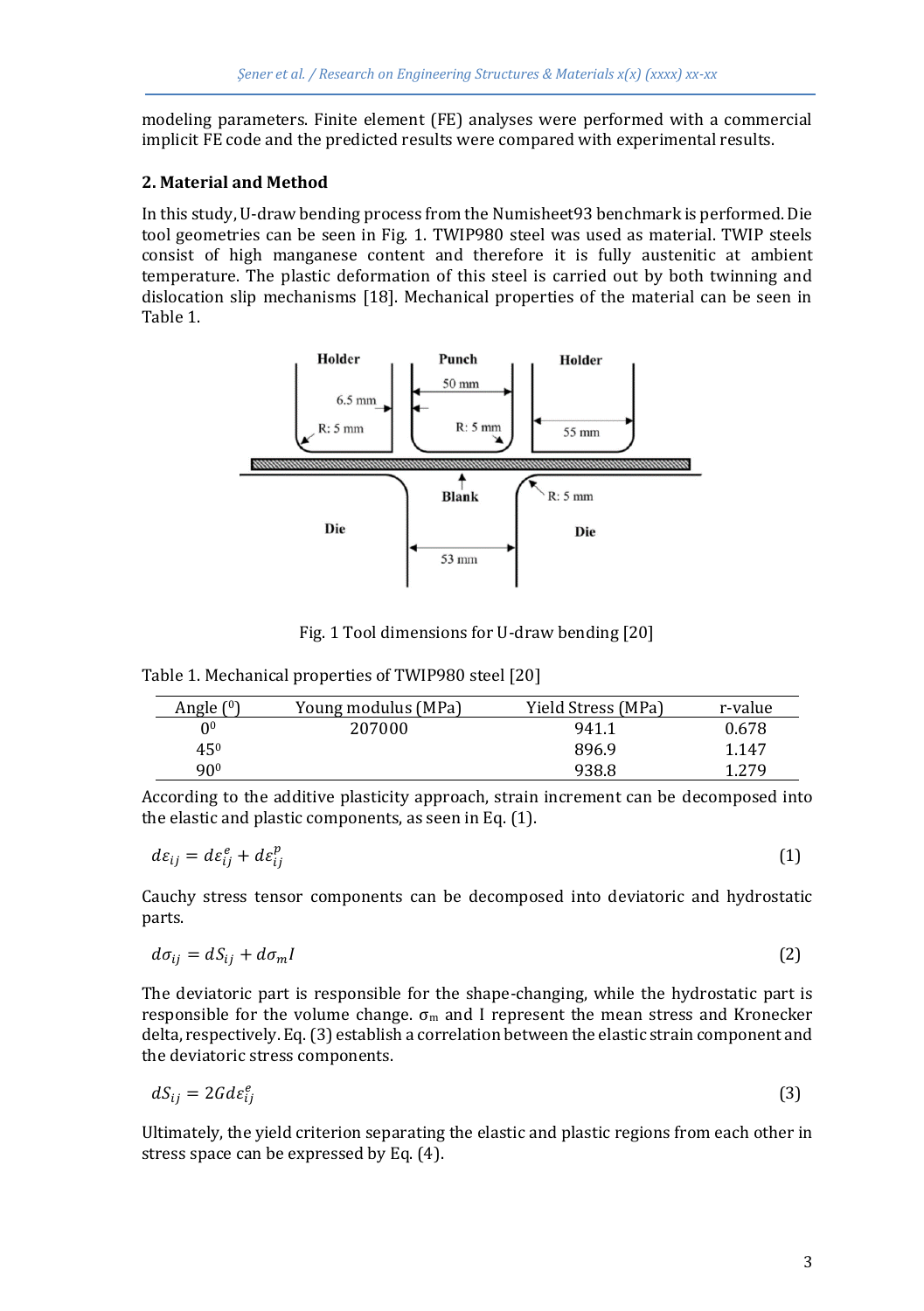$$
f(\sigma_{ij}) = \sigma_{eqv}(\sigma_{ij}) - \sigma_0(\varepsilon_{ij}^p) = 0
$$
\n(4)

In this study, initial anisotropy of the material was defined with orthotropic quadratic Hill48 yield criterion [21] and the relationship between the plastic strain increments and stresses was defined with associated flow rule. The criterion has six coefficients for threedimensional stress state and it could be written as follows:

$$
f(\sigma_{ij}) = \{ (F(\sigma_{22} - \sigma_{33})^2 + G(\sigma_{33} - \sigma_{11})^2 + H(\sigma_{11} - \sigma_{22})^2 + 2L\sigma_{23}^2 + 2M\sigma_{13}^2 + 2N\sigma_{12}^2 \}^{1/2}
$$
\n(5)

where F, G, H, L, M and N are constants which define anisotropy. In this study, Lankford based identification was considered and F, G, H and N were determined by following equations. The remaining coefficients L and M were used as 1.5 due to neglecting of anisotropy along thickness direction.

$$
F = \frac{r_0}{r_{90}(1+r_0)}, \quad G = \frac{1}{1+r_0}, \quad H = \frac{r_0}{1+r_0}, \quad N = \frac{(r_0+r_{90})(1+2r_{45})}{2r_{90}(1+r_0)}
$$
(6)

 $r_0$ ,  $r_{45}$  and  $r_{90}$  denote Lankford coefficients along the three main directions. Hill48 plasticity model coefficients were given in Table 2 for TWIP980 steel. Prediction performance of the Hill48 model was evaluated with directionality estimations for TWIP980 steel. Fig. 2 illustrates the r value, the yield stress ratio and the yield surface predictions of Hill48 plasticity model for TWIP980 steel.

Table 2. Hill48 coefficients of TWIP980

| n     |       |       |             | M   | N<br>.,      |
|-------|-------|-------|-------------|-----|--------------|
| 0.316 | 0.596 | 0.404 | 1 L<br>ل. 1 | 1.5 | EN?<br>1.JU4 |

The experimental r values were accurately captured as expected (Fig. 1a). Nevertheless, some deviations were seen between the analytical yield ratio predictions and the experimental ones (Fig 1b). The associated flow rule (AFR) was employed to establish a relation between the Cauchy stress components and plastic strain components, and the AFR is given in Eq. (7).

$$
d\varepsilon_{ij}^p = d\lambda \frac{df}{d\sigma_{ij}} \tag{7}
$$

In the equation above,  $d\lambda$  is the proportionality factor. In the study, isotropic hardening assumption and was considered and hardening of the material was defined with Swift hardening law. The hardening parameters are given in Table 3 and the Swift law was given in Eq. (8).

$$
\sigma = K(\varepsilon_0 + \varepsilon_p)^n \tag{8}
$$

| K(MPa) | $\epsilon_0$ | n     |
|--------|--------------|-------|
| 2349.9 | 0.167        | 0.502 |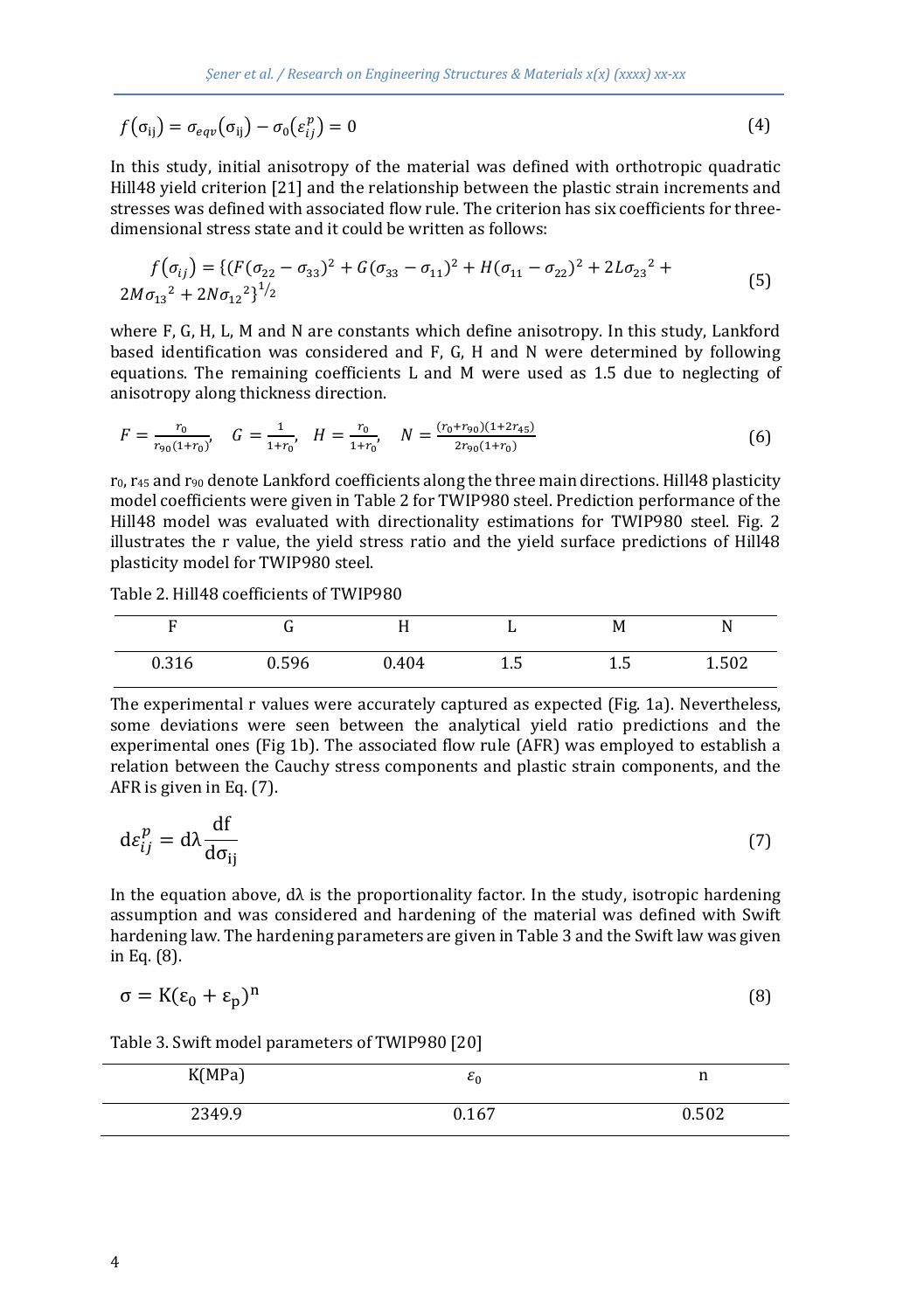

Fig. 2 (a) r value, (b) yield stress ratio, (c) yield surface predictions of the Hill48 criterion for TWIP980 steel

#### **3. Application Study**

In this study, U-draw bending process was modeled with implicit FE code Marc [21]. Blank part was modeled as deformable body, while other die tools were modeled as rigid body. Control nodes were assigned for punch and blank holder so as to apply the necessary boundary conditions. In simulations, two element types were considered, and blank was separately meshed with shell and solid elements. Bilinear, four-node fully integrated shell elements, including transverse shear effects, were adopted for shell element formulation. On the other hand, fully integrated hexahedral constant dilatational elements were used for solid element formulation. Both elements are free from shear locking [21, 22]. In the first case, 1, 2, 3, and 4 solid elements were used through the thickness and in the second case shell elements with 3, 5, 7 and 9 integration points were evaluated. For both element type, half of the geometry was modelled due to symmetry conditions. The Coulomb bilinear friction model was employed, and the friction coefficient between the blank and the tools was assumed to be 0.13 [20]. Node to segment contact algorithm coupled with penalty factor was utilized to eliminate the penetration. The FE model of the process was shown in Fig 3. In the FE model, blank holder force was assigned as 10 kN, 25 kN, and 50 kN separately and the punch displacement was performed as 70 mm.

Cross section of the deformed geometry was investigated following FE analyses, and three parameters were taken into account for springback measurement recommended in the literature studies that used U-draw bending [23, 24].  $θ_1$  and  $θ_2$  angles and the sidewall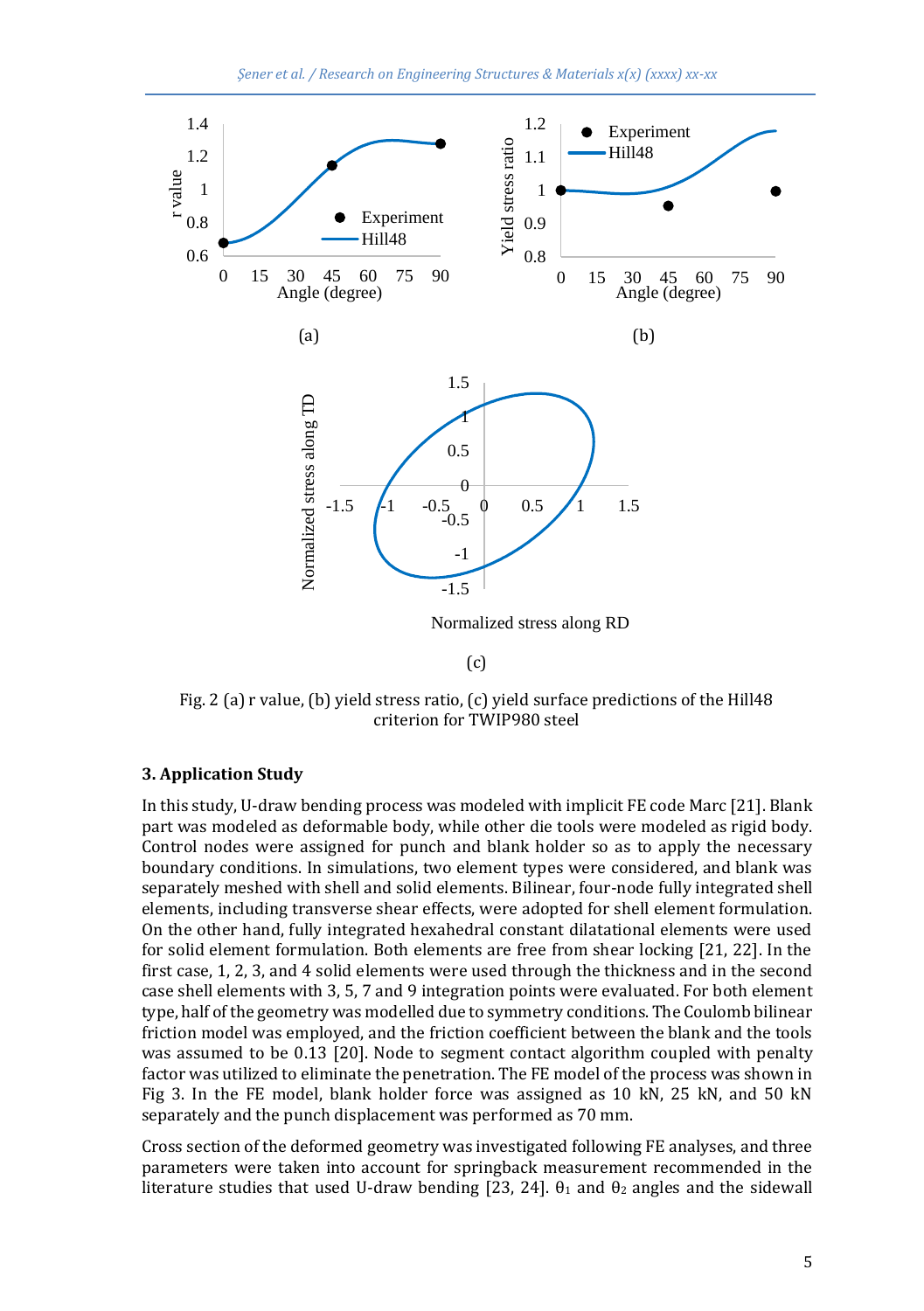radius (ρ) can be seen in Fig. 4.  $\theta_1$ ,  $\theta_2$  and ρ parameters were predicted for each FE analysis and the results were compared with experiments obtained in Numisheet93 benchmark. The comparison between the numerical and experimental results for shell and solid elements were shown in Fig. 5 and Fig. 6, respectively.



Fig. 3 FE model of U-draw bending



Fig. 4 Springback parameters in U-draw bending process



Fig. 5 Comparison results for shell elements with different integration point numbers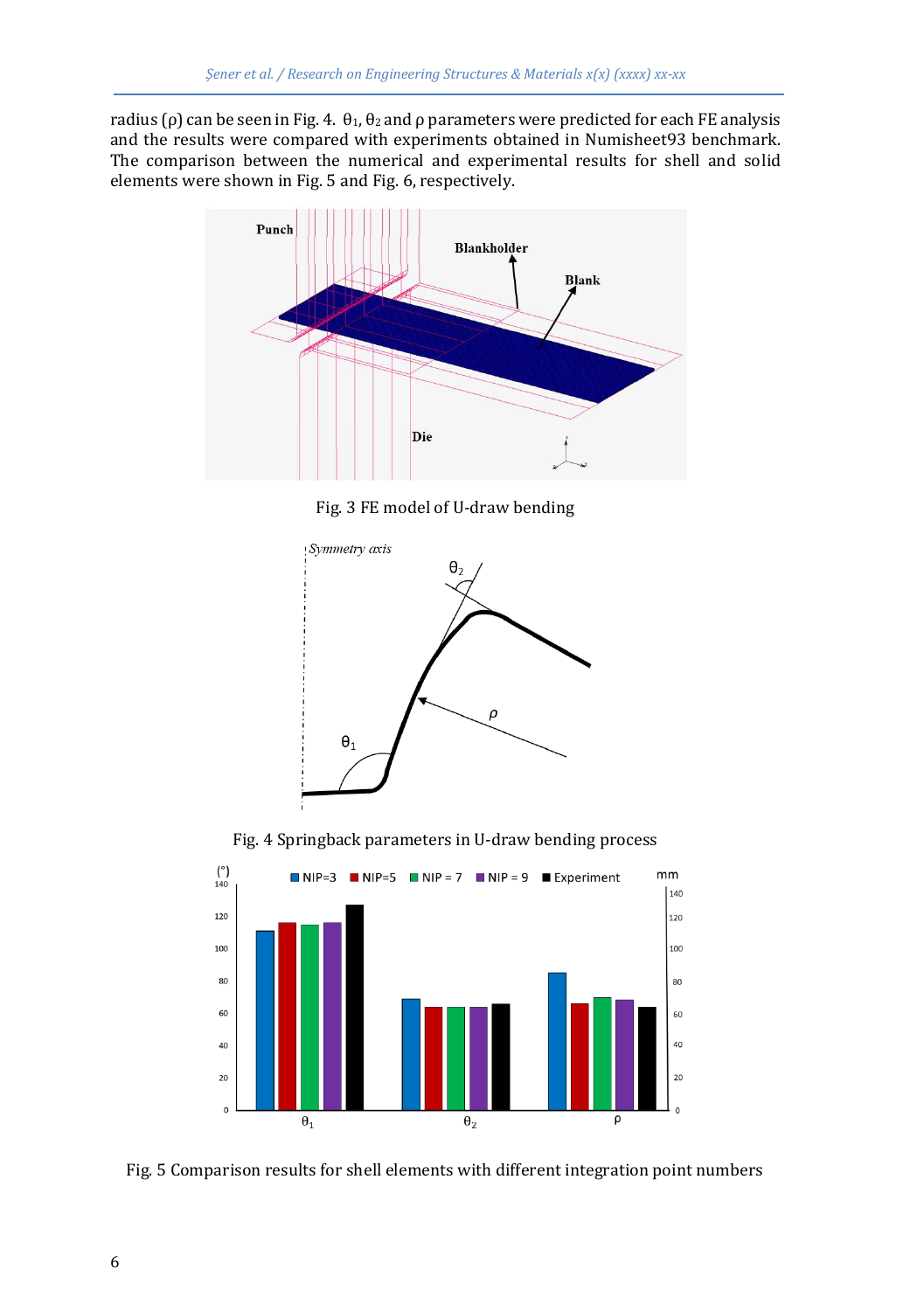

Fig. 6 Comparison results for different number of solid elements that used trough the thickness

It can be seen from the figures, for shell elements, no significant differences were observed between the predicted and experimental springback angles  $(\theta_1 - \theta_2)$  when the more than 5 integration points were used. However, minor differences were observed for sidewall radius. When it comes to solid elements, it was observed that increasing of the number of elements in thickness direction has not an important effect on the prediction accuracy of springback for U-draw bending process. The solution times of different element numbers and integration points through-thickness directions were also compared, and Table 4 shows the CPU solution times.

|       | Element Number    |         |          | 3        | 4        |
|-------|-------------------|---------|----------|----------|----------|
| Solid | Solution Time (s) | 6424.86 | 11106.77 | 11805.89 | 13856.98 |
|       | Iteration (Cycle) | 2816    | 2694     | 2367     | 2135     |
|       | <b>NIP</b>        |         |          |          | 9        |
| Shell | Solution Time (s) | 6564.08 | 4149.25  | 5418.34  | 10902.21 |
|       | Iteration (Cycle) | 2818    | 1865     | 2016     | 2132     |

#### Table 4. CPU solution times

It was observed that higher solution times were obtained for the simulations with the solid element formulation. In addition, the solution times increase with the increase in throughthickness element number or NIP. However, for the results obtained by the 3 NIP in thickness, the solution time was increased. It may be a consequence that the models have difficulty converging because the total iteration number of 3 NIP was considerably higher than the others. Correspondingly, an increase in the NIP through-thickness may lead to an improvement in the convergence performance. Moreover, for shell element formulation, after the 3 NIP iteration numbers suddenly decreased and from 5 NIP to 9 NIP, iteration numbers increased.

The equal number of integration layers in thickness was considered to properly compare the performances of shell element and solid element formulations. From this point of view, the FE models with 2 elements in thickness for solid and 5 NIP through-thickness for shell element formulations were selected for further studies. In order to evaluate the performance of the Hill48 criterion on the spring-back prediction, U draw bending simulations were carried out for BHF 10 kN and 25 kN as well. The results were compared with the experimental results and literature studies [20]. Fig 7 demonstrates the numerical and experimental spring back outcomes for 10 kN, 25 kN, and 50 kN BHF.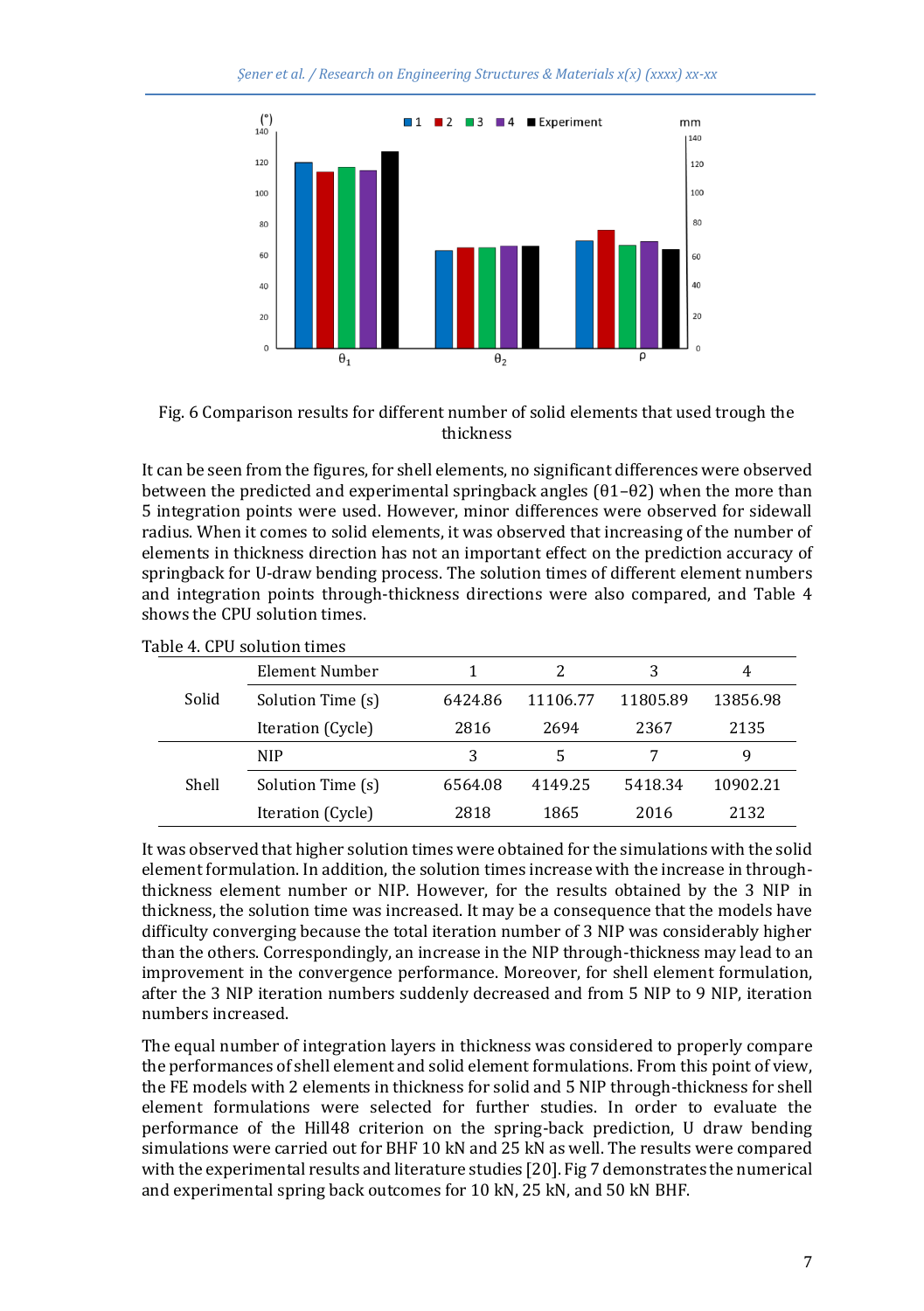



(a)

BHF 25 kN



(b)



(c)

Fig. 7 Springback parameters for a) BHF =  $10$  kN, b) BHF =  $25$  kN, c) BHF =  $50$  kN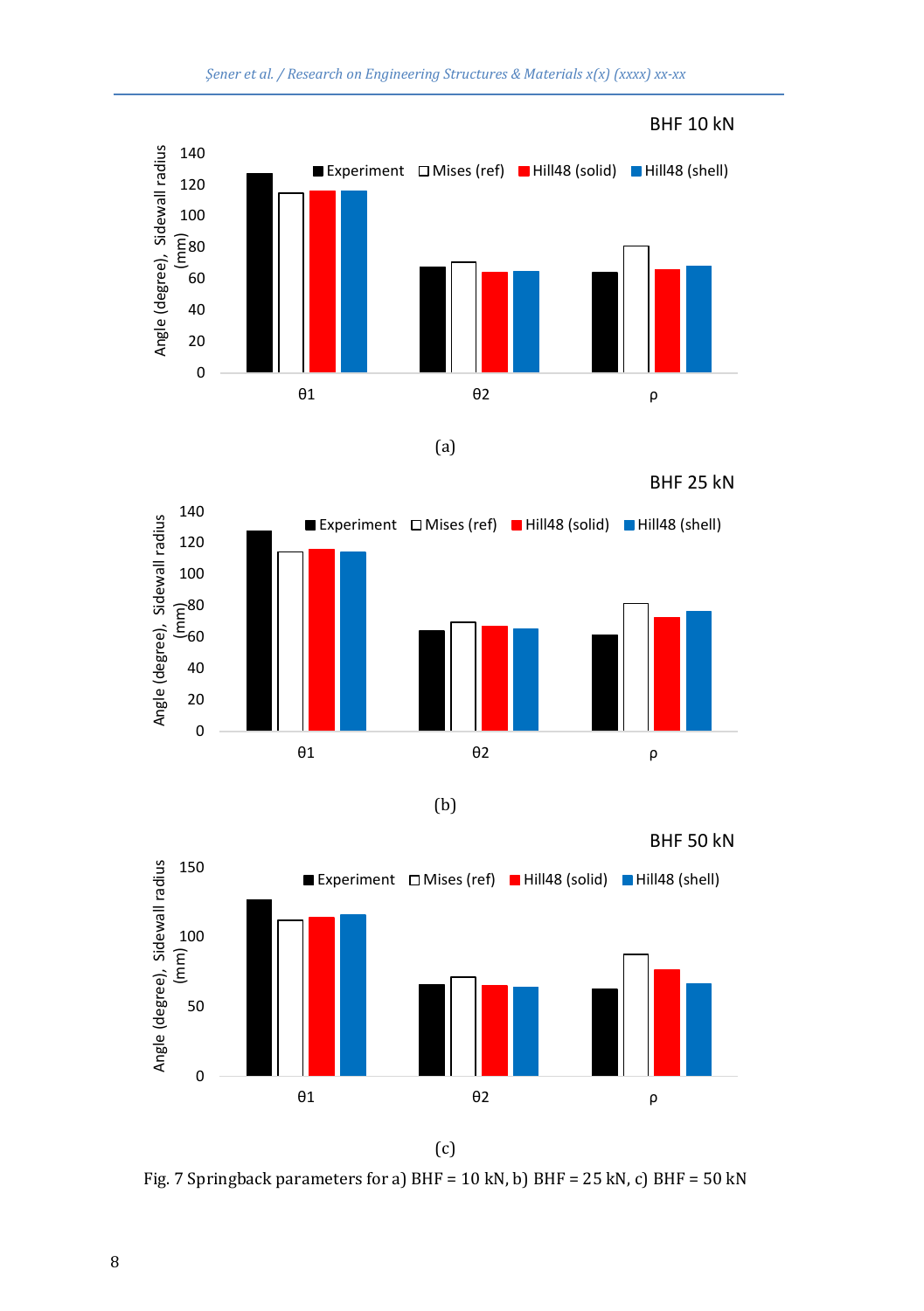The von Mises results were taken from the Ref. [20]. Hill48 results obtained by solid and shell element formulations were compared with the reference Mises results and experimental results simultaneously. For all BHF values, Mises overpredicted the  $\theta_1$  while underpredicted the  $\theta_2$  and  $\rho$ . On the other hand, Hill48 results for both element formulations improved prediction performance and better agreed with the experimental results for all spring back parameters. However, a slight difference between both element formulations of Hill48 was observed. Shell element formulation was found to be more suitable and practical for spring-back prediction when considering the CPU solution times.

### **4. Conclusions**

In this study, the effect of FE parameters on the prediction accuracy of the springback was investigated. U-draw bending process was selected as benchmark study and springback of TRIP980 sheet from AHSS was predicted with implicit FE code Marc. Element type, NIP, the number of elements in thickness direction were taken as variables and FE analyses were performed with different numerical parameters and different BHF values. Two angles between the sidewall and the deformed profile and also sidewall radius was selected as springback measurement. The predicted results from FE analyses were compared with experimental results and numerical results obtained from the literature study. The conclusions are as follows.

- It was found from the comparisons that increasing of NIP has no significant effect on the springback angle predictions. However, only minor differences were observed in sidewall radius predictions.
- It was determined that the usage of 5 integration points through the thickness direction was adequate for shell elements. When comparing the CPU solution times, the model with 5 NIP was found to be lower than the others. This situation is attributed to the improved convergence performance.
- Significant differences between the predictions were not observed when the number of elements in thickness direction increased for solid elements. When the solution times were regarded, a noticeable difference was not observed for different element numbers through the thickness.
- Simulations were repeated for different BHF values using solid, and shell element formulations utilizing the models with the optimum element numbers and NIP through the thickness. The models with 2 elements and 5 NIP through-thickness for solid and shell element formulations were selected for these analyses. Numerical results were compared with the experimental results and reference isotropic criterion results. The prediction accuracy was enhanced for both element formulations when the Hill48 criterion was employed.
- A noticeable difference was not observed between the solid and shell element formulations in terms of predicted spring back angles and sidewall radius. However, shell element formulation was found to be more practical and suitable for spring-back prediction in terms of CPU solution times.

#### **References**

- [1] Wagoner RH, Lim H, Lee M-G. Advanced issues in springback. International Journal of Plasticity, 2013; 45: 3-20.<https://doi.org/10.1016/j.ijplas.2012.08.006>
- [2] Zhang L, Li, H, Bian T, Wu C, Gao Y, Lei C. Advances and challenges on springback control for creep age forming of aluminum alloy. Chinese Journal of Aeronautics, 2021. <https://doi.org/10.1016/j.cja.2021.10.019>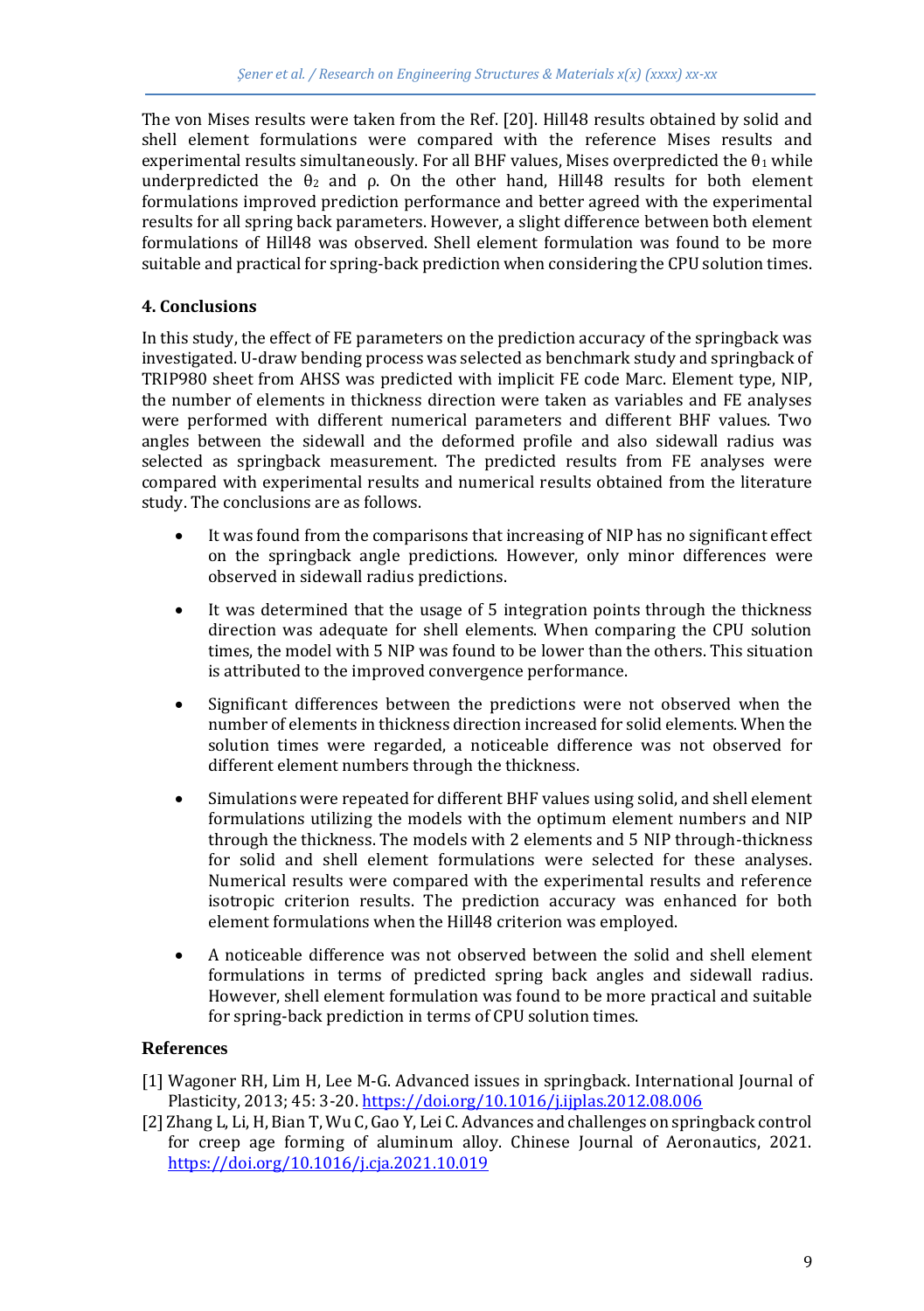- [3] Wang H, Zhou J, Zhao TS, Liu LZ, Liang Q. Multiple-iteration springback compensation of tailor welded blanks during stamping forming process. Materials & Design, 2016; 102: 247-254.<https://doi.org/10.1016/j.matdes.2016.04.032>
- [4] Jianjun WU, Zhang Z. An improved procedure for manufacture of 3D tubes with springback concerned in flexible bending process. Chinese Journal of Aeronautics, 2021; 34(11): 267-276.<https://doi.org/10.1016/j.cja.2020.05.036>
- [5] Navarro M, Ivorra S, Varona, FB. Parametric finite element analysis of punching shear behaviour of RC slabs reinforced with bolts. Computers & Structures, 2020; 228, 106147[. https://doi.org/10.1016/j.compstruc.2019.106147](https://doi.org/10.1016/j.compstruc.2019.106147)
- [6] Greve L, van de Weg B. Surrogate modeling of parametrized finite element simulations with varying mesh topology using recurrent neural networks. Array; 2022; 14: 100137. <https://doi.org/10.1016/j.array.2022.100137>
- [7] Jiang HJ, Ren YX, Lian JW, Xu WL, Gao NH., Wang XG, Jia CS. A new predicting model study on U-shaped stamping springback behavior subjected to steady-state temperature field. Journal of Manufacturing Processes, 2022; 76: 21-33. <https://doi.org/10.1016/j.jmapro.2022.02.004>
- [8] Yoshida F. Description of elastic-plastic stress-strain transition in cyclic plasticity and its effect on springback prediction. International Journal of Material Forming, 2022; 15(2): 1-17[. https://doi.org/10.1007/s12289-022-01651-1](https://doi.org/10.1007/s12289-022-01651-1)
- [9] Solfronk P, Sobotka J, Koreček D. Effect of the Computational Model and Mesh Strategy on the Springback Prediction of the Sandwich Material. Machines, 2022; 10(2): 114. <https://doi.org/10.3390/machines10020114>
- [10] Lee SW, Yang DY. An assessment of numerical parameters influencing springback in explicit finite element analysis of sheet metal forming process. Journal of Materials Processing Technology, 1998; 80-81: 60-67. [https://doi.org/10.1016/S0924-](https://doi.org/10.1016/S0924-0136(98)00177-0) [0136\(98\)00177-0](https://doi.org/10.1016/S0924-0136(98)00177-0)
- [11] Xu WL, Ma CH, Li CH, Feng WJ. Sensitive factors in springback simulation for sheet metal forming. Journal of Materials Processing Technology, 2004; 151: 217-222. <https://doi.org/10.1016/j.jmatprotec.2004.04.044>
- [12] Chen X, Shi M, Zhu X, Du C, Xie ZC, Xu S, Wang C-T. Springback prediction improvement using new simulation technologies. SAE Technical Paper Series, 2009. <https://doi.org/10.4271/2009-01-0981>
- [13] Yoshida F, Uemori T. A model of large-strain cyclic plasticity describing the Bauschinger effect and work hardening stagnation. International Journal of Plasticity, 2002; 18; 661-686[. https://doi.org/10.1016/S0749-6419\(01\)00050-X](https://doi.org/10.1016/S0749-6419(01)00050-X)
- [14] Yao H, Liu SD, Du C, Hu Y. Techniques to improve springback prediction accuracy using dynamic explicit FEA codes. SAE Technical Paper Series, 2002. <https://doi.org/10.4271/2002-01-0159>
- [15] Trzepiecinski T, Lemu HG. Effect of computational parameters on springback prediction by numerical simulation. Metals, 2017; 7: 1-14. <https://doi.org/10.3390/met7090380>
- [16] Firat M, Mete OH, Kocabicak U, Ozsoy M. Stamping process design using FEA in conjuction with orthogonal regression. Finite Elements in Analysis and Design, 2010; 46; 992-1000.<https://doi.org/10.1016/j.finel.2010.07.005>
- [17] Esener E, Ercan S, Firat M. (2014) A Sensitivity analysis by using design of experiment and its application in stamping. An International Conference on Engineering and Applied Sciences Optimization, Kos Island, Greece, June, 2008.
- [18] Grassel O, Kruger L, Frommeyer G, Meyer LW. High strength Fe-Mn-(Al, Si) TRIP/TWIP steels development-properties-application. International Journal of Plasiticity, 2000; 16: 1391-1409. [https://doi.org/10.1016/S0749-6419\(00\)00015-2](https://doi.org/10.1016/S0749-6419(00)00015-2)
- [19] Makinouchi A, Nakamachi E, Onate E, Wagoner R. Numerical simulation of 3-D sheet metal forming proceses verification of simulation with experiment. Proceedings of the 2nd International Conference Numisheet'93, Isehara, Japan, September, 1993.